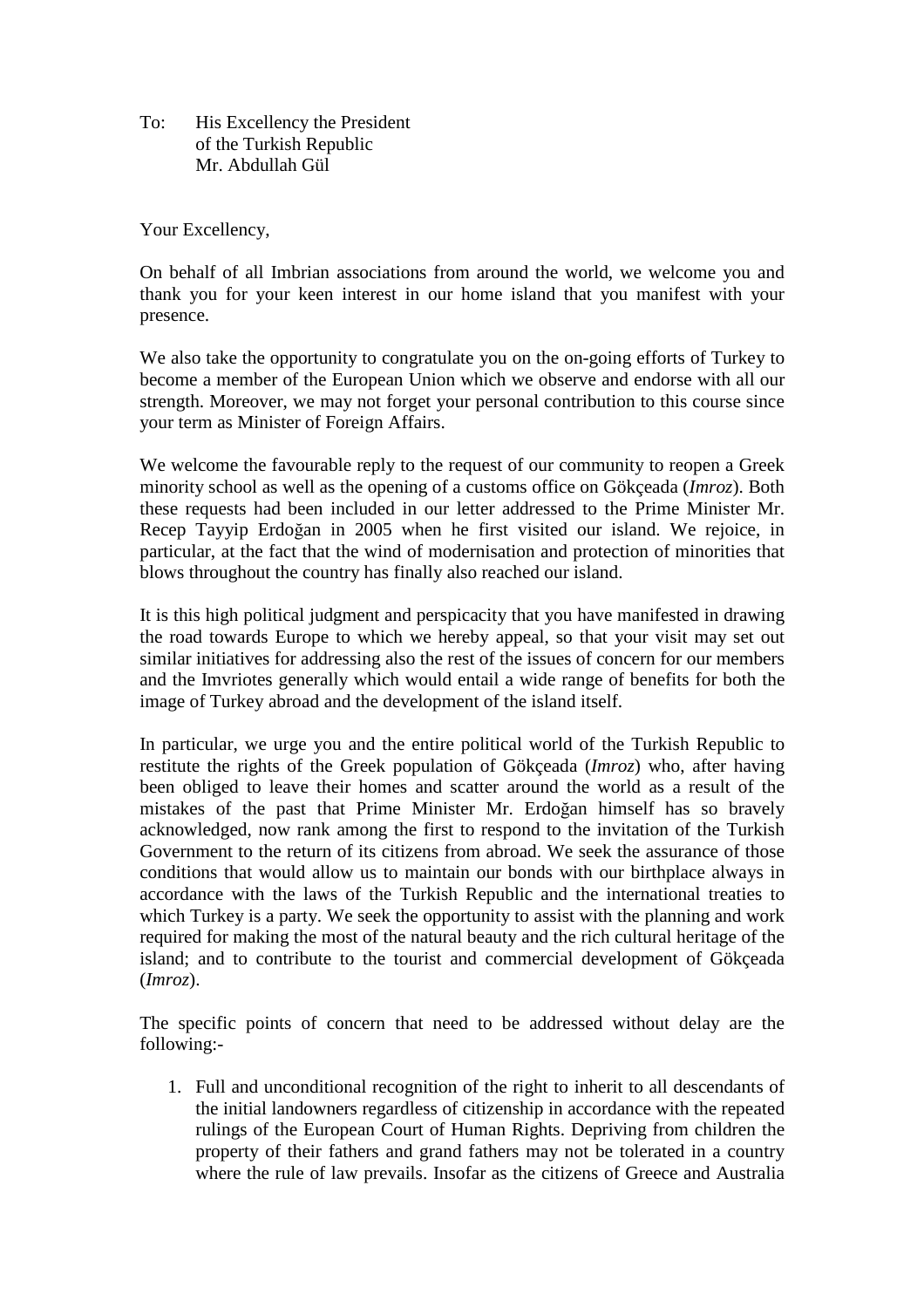are particularly concerned who constitute the vast majority of our members, suffice a simple administrative act that would *permanently* place the aforesaid countries in the list of countries with which reciprocity applies in the acquisition of land by citizens of these countries and Turkish citizens respectively.

- 2. Unfortunately and in addition to the fact that the rights to inherit are not recognized as aforesaid, purchase or registration of land on Gökçeada (*Imroz*) in the names of Turkish citizens of Greek origin is not recognized either or is subject to many difficulties, contrary to our Muslim fellow citizens, due to the fact that, as the country's public opinion was recently informed, the authorities responsible for the country's security consider ourselves as "foreigners" and "missionaries". Village houses and land that up to 40 years ago were inhabited and cultivated respectively exclusively by citizens of Greek origin have been registered in the name of the State Treasury at rates of 70%, 80% or even 90%. The injustices observed in the course of the cadastral process can and must be restituted immediately and, until then, the ten years' period provided for the completion of the process should be suspended so that our community could be convinced that justice would be served for re-establishing in the land of its ancestors.
- 3. Return of Turkish citizenship to all native Imvriotes and their descendants who would so wish under specific incentives and exemptions –since they lost the citizenship against their will.
- 4. Return to the original owners of expropriated land that was never used or ceased to serve the purposes of expropriation.
- 5. Return of schools and other buildings owned by the Greek religious foundations of Gökçeada (*Imroz*) which unfortunately do not fall in the field of the recent legislative act of the Premiership Office since, according to the General Directorate of Foundations, no 1936 declarations seem to exist in respect of any of them which would have given ground to immediate return of their property.
- 6. Specific immediate measures for the protection and preservation of natural environment and the cultural heritage of our island.
- 7. Improvement of infrastructures and living conditions in the Greek traditional settlements of Gökçeada (*Imroz*).
- 8. Ensuring in general all such conditions as may be necessary for allowing Imvriotes living abroad and especially those of the younger generation to return and re-establish in their homeland.

We hope, Your Excellency, that our expectations and requests will be duly considered and will contribute to the adoption of efficient and immediate measures and the inauguration of a new era of creativity and progress. We further hope that Your Excellency will personally assist these efforts with your experience, prestige and commitment to justice and democratic ideals.